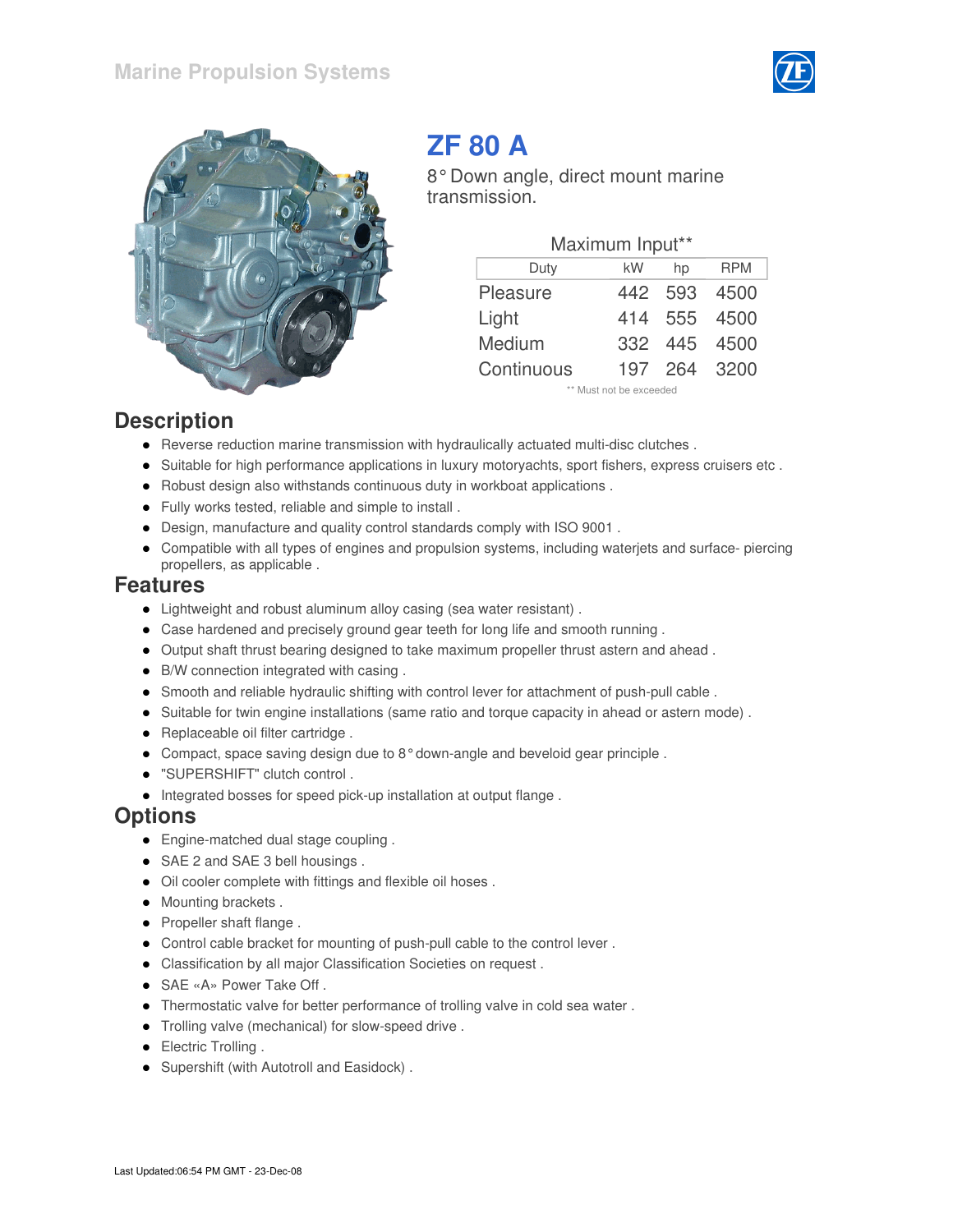#### **Pleasure Duty**

|  | <b>RATIOS</b> |         |     | POWER/RPM<br>MAX. TORQUE |    |                               | <b>MAXIMUM RATED POWER</b> |    |                            |         |     | MAX. |            |
|--|---------------|---------|-----|--------------------------|----|-------------------------------|----------------------------|----|----------------------------|---------|-----|------|------------|
|  | 'A' Pos       | 'B' Pos | Nm  | ftlb                     | kW | hp                            | kW                         | hp | kW                         | hp      | kW  | hp   | <b>RPM</b> |
|  |               |         |     |                          |    |                               |                            |    | 2800 rpm 3000 rpm 3300 rpm |         |     |      |            |
|  | 1.567         | 1.567   | 940 | 693                      |    | $0.0984$   0.1320   276   370 |                            |    |                            | 295 396 | 325 | 436  | 4500       |
|  | 1.750         | 1.750   | 940 | 693                      |    | $0.0984$   0.1320   276   370 |                            |    | 295                        | ⊢396 「  | 325 | 436  | 4500       |
|  | 1.962         | 1.962   | 940 | 693                      |    | $0.0984$   0.1320   276   370 |                            |    | 295                        | 396     | 325 | 436  | 4500       |
|  | 2.500         | 2.500   | 940 | 693                      |    | $0.0984$   0.1320   276   370 |                            |    | 295                        | 396     | 325 | 436  | 4500       |

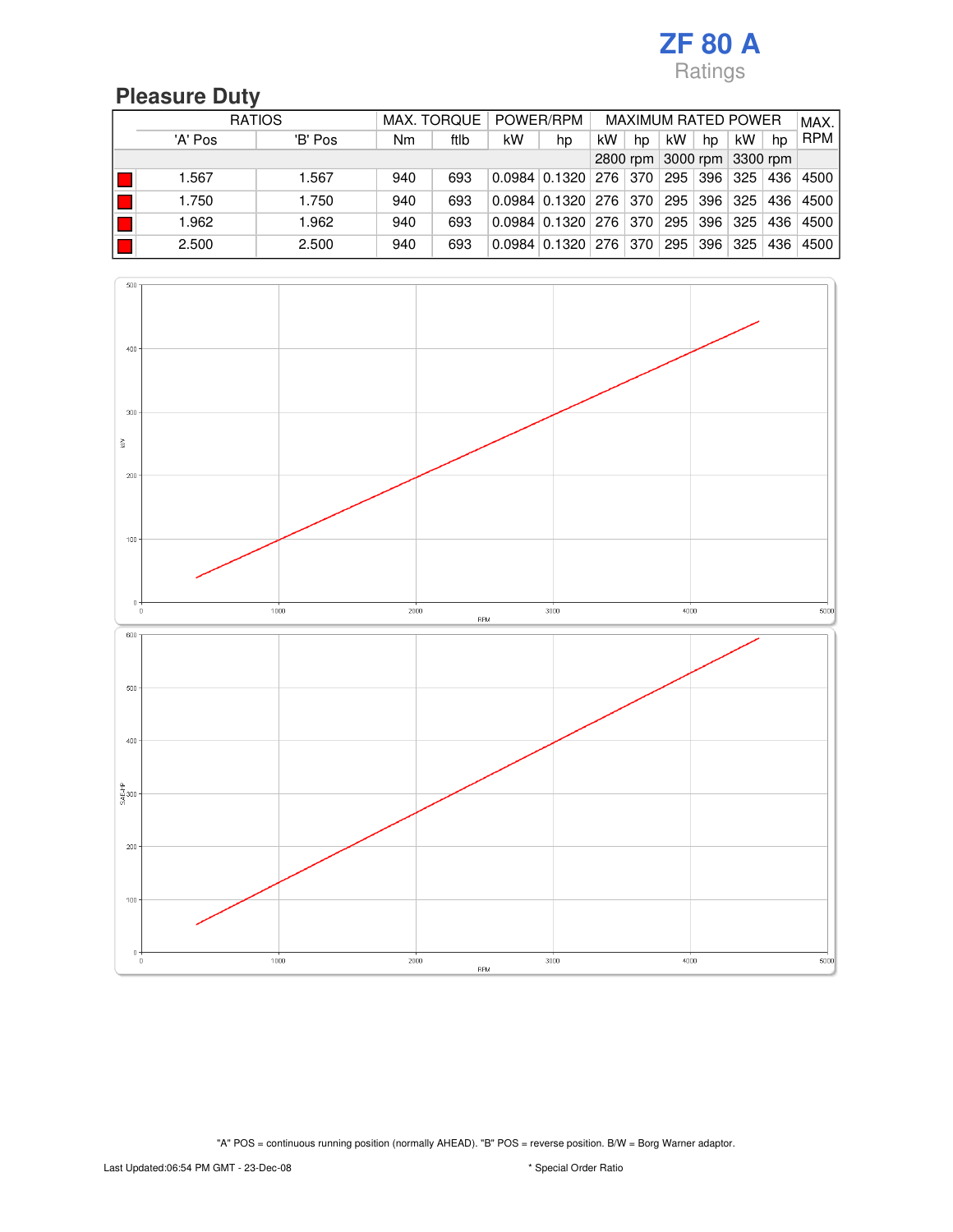# **Pleasure Duty Gasoline**

|          | <b>RATIOS</b> |         |     | MAX. TORQUE<br>POWER/RPM |    |                           | <b>MAXIMUM RATED POWER</b> |     |     |          |          | MAX.  |            |
|----------|---------------|---------|-----|--------------------------|----|---------------------------|----------------------------|-----|-----|----------|----------|-------|------------|
|          | 'A' Pos       | 'B' Pos | Nm  | ftlb                     | kW | hp                        | kW                         | hp  | kW  | hp       | kW       | hp    | <b>RPM</b> |
| 4000 rpm |               |         |     |                          |    |                           |                            |     |     | 4400 rpm | 4800 rpm |       |            |
|          | 1.567         | 1.567   | 940 | 693                      |    | $0.0984 \mid 0.1320 \mid$ | 394                        | 528 | 433 | 581      | $- -$    | $- -$ | 4500       |
|          | 1.750         | 1.750   | 940 | 693                      |    | $0.0984$   0.1320         | 394                        | 528 | 433 | 581      | $- -$    | --    | 4500       |
|          | 1.962         | 1.962   | 940 | 693                      |    | $0.0984$   0.1320         | 394                        | 528 | 433 | 581      | $- -$    | --    | 4500       |
|          | 2.500         | 2.500   | 940 | 693                      |    | $0.0984$   0.1320         | 394                        | 528 | 433 | 581      | --       | --    | 4500       |

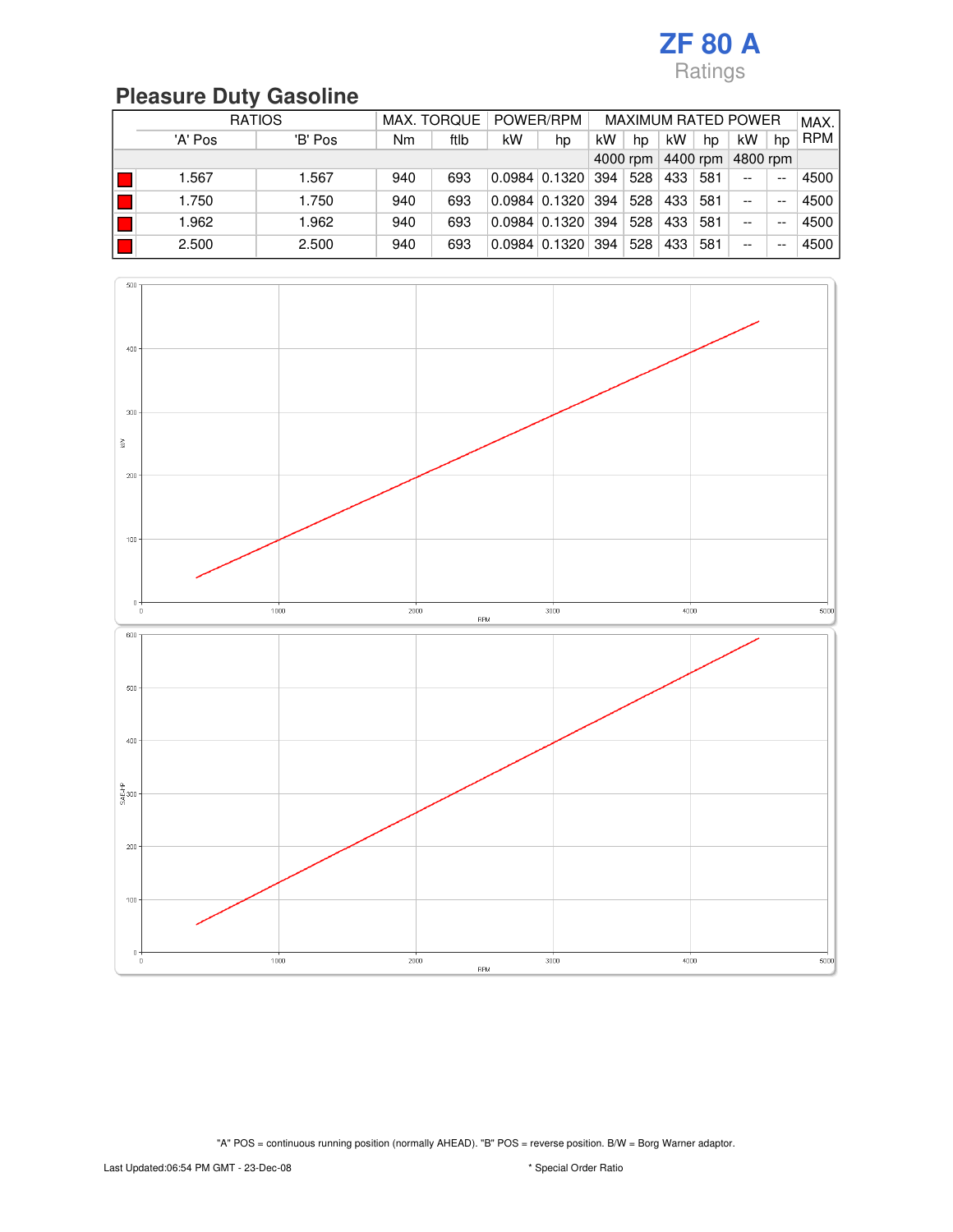# **Light Duty**

|            | <b>RATIOS</b> |         | POWER/RPM<br>MAX. TORQUE |      |        | <b>MAXIMUM RATED POWER</b> |     |                |                   |     | MAX. |     |            |
|------------|---------------|---------|--------------------------|------|--------|----------------------------|-----|----------------|-------------------|-----|------|-----|------------|
|            | 'A' Pos       | 'B' Pos | Nm                       | ftlb | kW     | hp                         | kW  | hp             | kW                | hp  | kW   | hp  | <b>RPM</b> |
| $2100$ rpm |               |         |                          |      |        |                            |     |                | 2500 rpm 2800 rpm |     |      |     |            |
|            | 1.567         | 1.567   | 880                      | 649  | 0.0921 | 0.1236                     | 194 | $^{\circ}$ 259 | 230               | 309 | 258  | 346 | 4500       |
|            | 1.750         | 1.750   | 880                      | 649  | 0.0921 | 0.1236                     | 194 | 259            | 230               | 309 | 258  | 346 | 4500       |
|            | 1.962         | 1.962   | 880                      | 649  | 0.0921 | 0.1236                     | 194 | 259            | 230               | 309 | 258  | 346 | 4500       |
|            | 2.500         | 2.500   | 880                      | 649  | 0.0921 | 0.1236                     | 194 | 259            | 230               | 309 | 258  | 346 | 4500       |

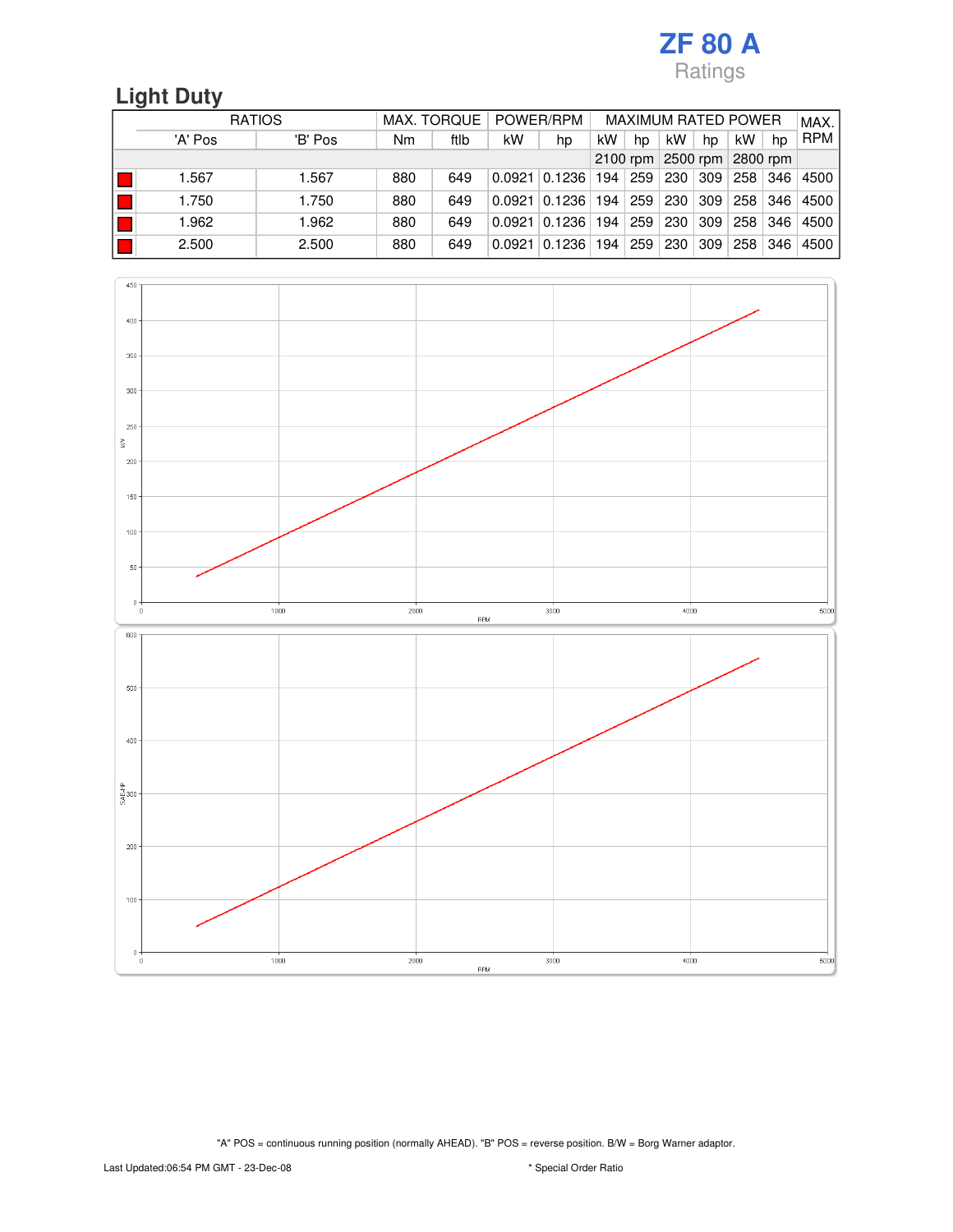# **Medium Duty**

| <b>RATIOS</b> |         |     | POWER/RPM<br>MAX. TORQUE   |                 |    | <b>MAXIMUM RATED POWER</b> |     |     |     |     | MAX. |            |
|---------------|---------|-----|----------------------------|-----------------|----|----------------------------|-----|-----|-----|-----|------|------------|
| 'A' Pos       | 'B' Pos | Nm  | ftlb                       | kW              | hp | kW                         | hp  | kW  | hp  | kW  | hp   | <b>RPM</b> |
|               |         |     | 2100 rpm 2500 rpm 2800 rpm |                 |    |                            |     |     |     |     |      |            |
| 1.567         | 1.567   | 706 | 521                        | 0.0739   0.0991 |    | 155                        | 208 | 185 | 248 | 207 | 278  | 4500       |
| 1.750         | 1.750   | 706 | 521                        | 0.0739   0.0991 |    | 155                        | 208 | 185 | 248 | 207 | 278  | 4500       |
| 1.962         | 1.962   | 706 | 521                        | 0.0739   0.0991 |    | 155                        | 208 | 185 | 248 | 207 | 278  | 4500       |
| 2.500         | 2.500   | 706 | 521                        | 0.0739   0.0991 |    | 155                        | 208 | 185 | 248 | 207 | 278  | 4500       |

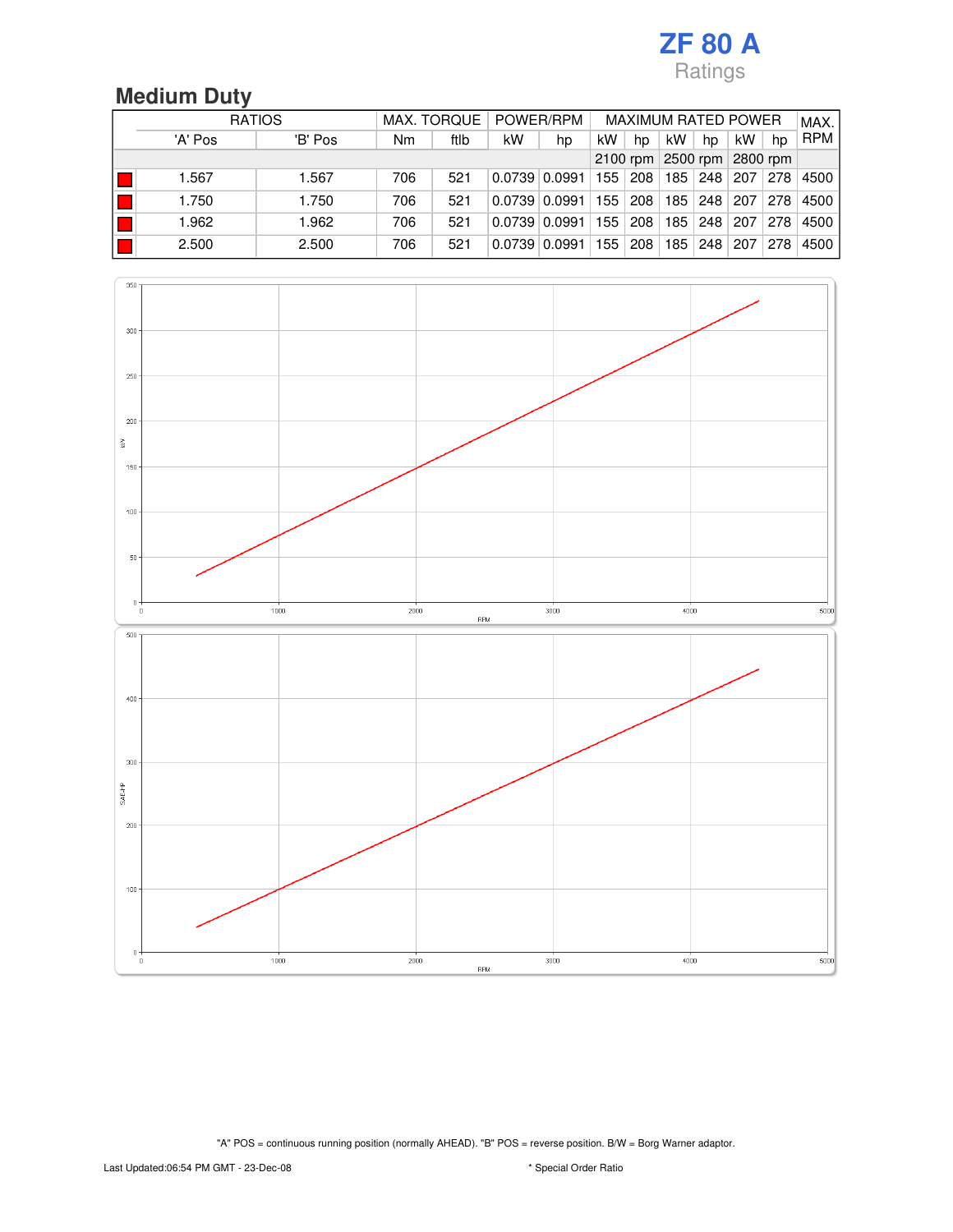# **Continuous Duty**

|  | <b>RATIOS</b> |         | POWER/RPM<br>MAX. TORQUE |      |    | <b>MAXIMUM RATED POWER</b> |     |     |                               |     |     | MAX. |            |
|--|---------------|---------|--------------------------|------|----|----------------------------|-----|-----|-------------------------------|-----|-----|------|------------|
|  | 'A' Pos       | 'B' Pos | Nm                       | ftlb | kW | hp                         | kW  | hp  | kW                            | hp  | kW  | hp   | <b>RPM</b> |
|  |               |         |                          |      |    |                            |     |     | 2100 rpm 2400 rpm<br>1800 rpm |     |     |      |            |
|  | 1.567         | 1.567   | 588                      | 434  |    | $0.0616$ 0.0826            | 111 | 149 | 129                           | 173 | 148 | 198  | 3200       |
|  | 1.750         | 1.750   | 588                      | 434  |    | $0.0616$ 0.0826            | 111 | 149 | 129                           | 173 | 148 | 198  | 3200       |
|  | 1.962         | 1.962   | 588                      | 434  |    | $0.0616 \mid 0.0826 \mid$  | 111 | 149 | 129                           | 173 | 148 | 198  | 3200       |
|  | 2.500         | 2.500   | 588                      | 434  |    | $0.0616 \mid 0.0826$       | 111 | 149 | 129                           | 173 | 148 | 198  | 3200       |

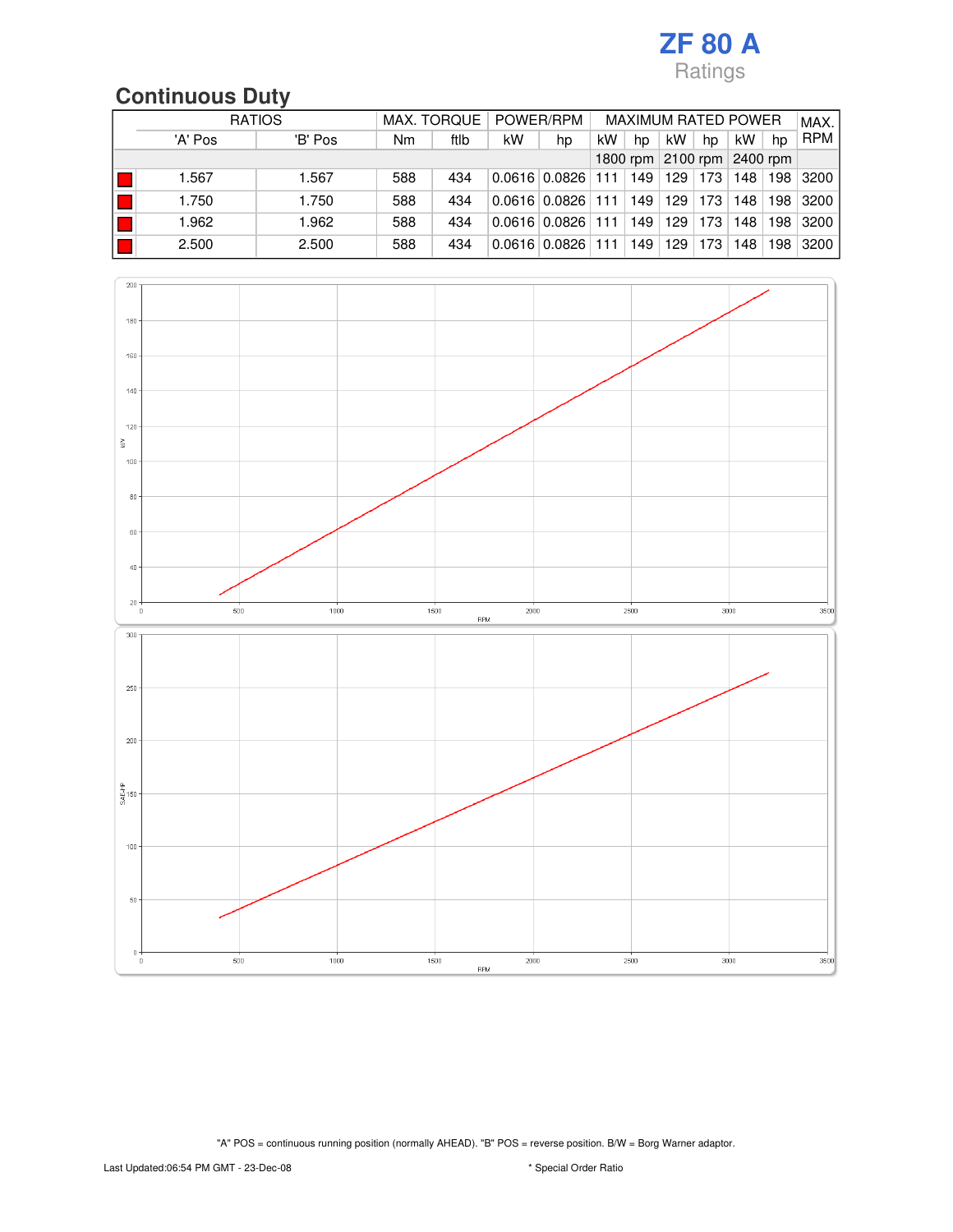#### **ZF 80 A** Dimensions



#### **SAE Bell Housing Dimensions**

| <b>ISAE No.</b> |    |                                                           |  |    | <b>Bolt Holes</b> |          |  |  |  |
|-----------------|----|-----------------------------------------------------------|--|----|-------------------|----------|--|--|--|
|                 |    |                                                           |  |    | No.               | Diameter |  |  |  |
|                 | mm | mm                                                        |  | mm |                   | mm       |  |  |  |
| っ               |    | 447.68 17.625 466.73 18.375 488.95 19.25  12  10.32 13/32 |  |    |                   |          |  |  |  |

#### **Output Coupling Dimensions**

|    |                                                         |                 |    |                   |    |    |                                | <b>Bolt Holes</b> |      |  |  |
|----|---------------------------------------------------------|-----------------|----|-------------------|----|----|--------------------------------|-------------------|------|--|--|
|    |                                                         |                 |    |                   |    |    | Diameter (E)<br>$\sqrt{l}$ No. |                   |      |  |  |
| mm | $\mathsf{I}$                                            | mm <sub>1</sub> | in | $\cdot$ mm $^{+}$ | in | mm |                                | mm                |      |  |  |
|    | 146   5.75   121   4.75   76.2   3.00   14.0   0.55   6 |                 |    |                   |    |    |                                | 16.3              | 0.64 |  |  |